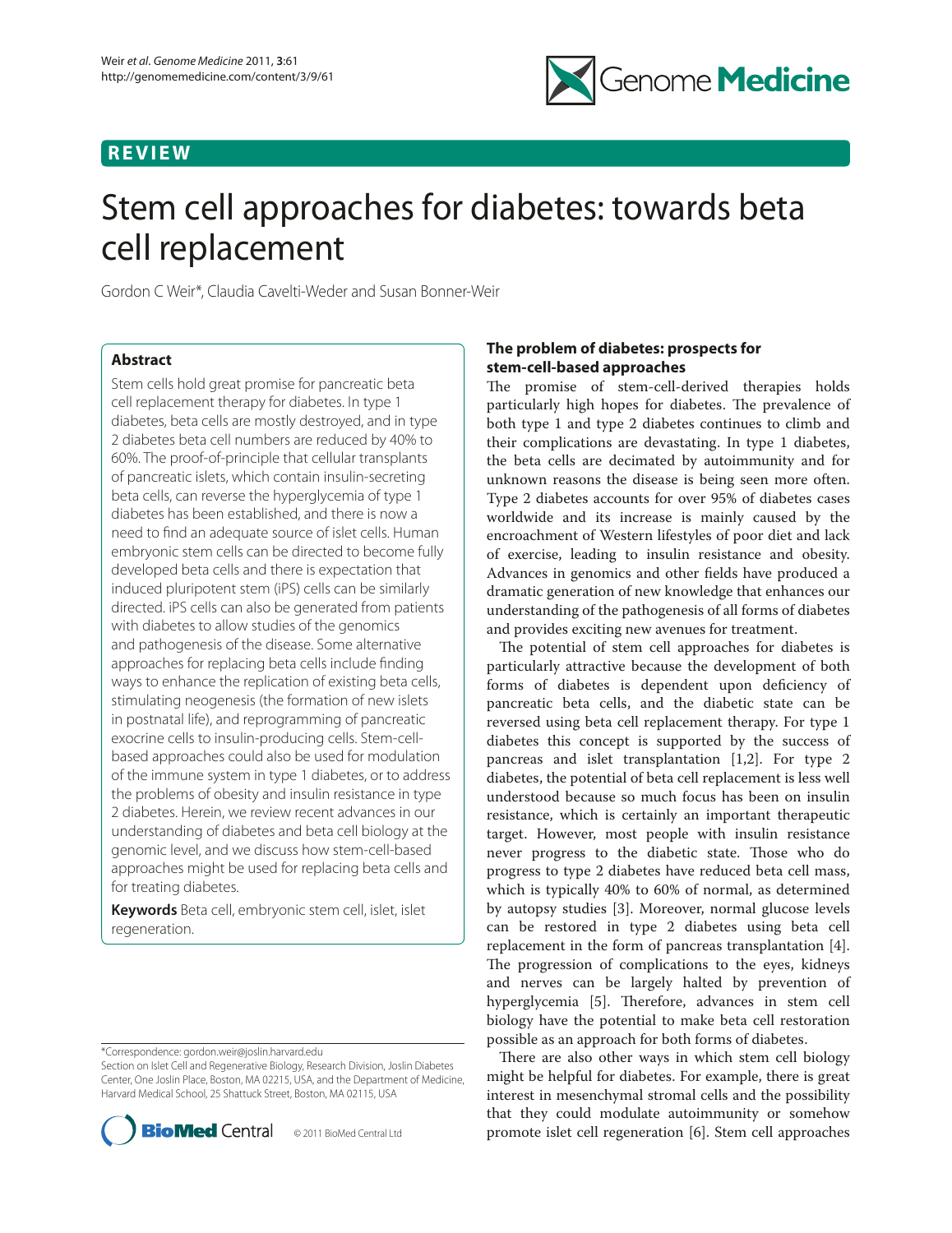might also be applied in a variety of other ways to modulate the immune system to prevent killing of beta cells. With regard to type 2 diabetes, work on stem cells might lead to innovative approaches to the problems of obesity and insulin resistance. In addition, stem cell science could be applied to treat diabetic complications such as atherosclerosis and microvascular disease. Equally as important, the prospect of obtaining induced pluripotent stem (iPS) cells from individuals with various forms of diabetes has recently opened up opportunities to study the individual cell types that are important in pathogenesis [7]. In this review, we discuss many of these opportunities and highlight how advances in genomics and other disciplines have advanced these endeavors.

# **Understanding the genetics of diabetes through genomics**

#### **Type 1 diabetes**

This form of diabetes is caused by a complex combination of genetic and environmental factors [8]. Finding that only about 50% of identical twins are concordant for diabetes highlights the importance of the environment. The most important genetic contribution, which accounts for about 50% of the genetic influence, comes from the locus containing the HLA class II genes. The next most important locus is that of the insulin (*INS*) *VNTR* (variable number of tandem repeats), which is of considerable interest because insulin has been proposed as the key antigen initiating the process of autoimmunity [9]. Further advances in genetics, most notably highdensity genome-wide association studies (GWAS), have led to the identification of over 40 loci associated with type 1 diabetes [10]. All of these associations are weak but the influence of an individual gene is likely to be important in a particular family, probably even more so when combined with the effects of other genes. Loci of special interest also include genes encoding cytotoxic T-lymphocyte-associated protein 4 (CTLA4), protein tyrosine phosphatase-22 (PTPN22), and IL2 receptor alpha (IL2A).

#### **Type 2 diabetes**

This is far and away the most common form of diabetes. It has long been known to be strongly determined by genetics, as evidenced by numerous family studies, but finding the responsible genes has proved to be extremely difficult. Now GWAS have identified more than 40 loci associated with the disease [10]. The surprise to many was that most of these loci contained genes related to beta cell development and function, and relatively few were linked to insulin resistance and obesity. However, a central role for beta cell failure is now accepted to be an essential part in the pathogenesis of type 2 diabetes [11]. A problem is that the associations with type 2 diabetes

#### Page 2 of 9

|                       | Table 1. Some forms of monogenic or maturity-onset |  |
|-----------------------|----------------------------------------------------|--|
| diabetes of the young |                                                    |  |

| Type                              | Protein                           | <b>Description</b>                                                                                  |
|-----------------------------------|-----------------------------------|-----------------------------------------------------------------------------------------------------|
| MODY 1                            | HNF4A                             | Loss-of-function mutations                                                                          |
| MODY <sub>2</sub>                 | Glucokinase                       | Many forms, most often mild diabetes,<br>can cause hypoglycemia                                     |
| MODY 3                            | HNF1A                             | Loss-of-function mutations                                                                          |
| MODY 4                            | PDX1                              | Pancreas atrophy and beta cell<br>impairment                                                        |
| MODY <sub>5</sub>                 | HNF1B                             | Pancreas atrophy and renal disease                                                                  |
| MODY 6                            | Neuro <sub>D1</sub>               | Transcription factor important for beta<br>cell development                                         |
| Permanent<br>neonatal<br>diabetes | KCNJ11,<br>ABCC8,<br>neurogenin 3 | Can be associated with hypoglycemia<br>or diabetes. Some forms can be treated<br>with sulfonylureas |
| Transient<br>neonatal<br>diabetes | ABCC8                             | Some forms remit with time                                                                          |

ABCC8, ATP-binding cassette, sub-family C, member 8; HNF1A, hepatocyte nuclear factor 1 homeobox A; HNF1B, hepatocyte nuclear factor 1 homeobox B; HNF4A, hepatocyte nuclear factor 4 alpha; KCNJ11, potassium channel J11; MODY, maturity-onset diabetes of the young; NeuroD1, neurogenic differentiation factor 1; PDX1, pancreatic duodenal homeobox.

are very weak for all of these implicated genes and loci, and even taken collectively they are thought to account for only about 10% of the genetic influence [10]. Therefore, at present they have limited value in predicting susceptibility [12].

#### **Monogenic diabetes**

Diabetes caused by a single gene mutation has also been called maturity-onset diabetes of the young (MODY) [13,14]. The best-described forms, all inherited as autosomal dominant genes, are described in Table 1, but new versions and variants of MODY continue to be identified. Almost all forms of MODY are attributable to mutations that result in deficient insulin release and are not associated with insulin resistance.

# **Pancreatic beta cells: transcriptional networks, epigenetics and microRNAs**

Because of their central role in diabetes, it is important to appreciate the characteristics of pancreatic beta cells [15] (Box 1). Many studies have provided good descriptions of these well-characterized cells, but the important point is that beta cells should be able to store and secrete insulin in an extraordinarily efficient manner. To keep glucose levels in the normal range with meals and exercise, increases and decreases in insulin secretion must be rapid and precise.

Thanks to advances in embryology, genomics and other techniques there has been extraordinary progress in understanding how beta cells develop and function. Much is now known about how definitive endoderm is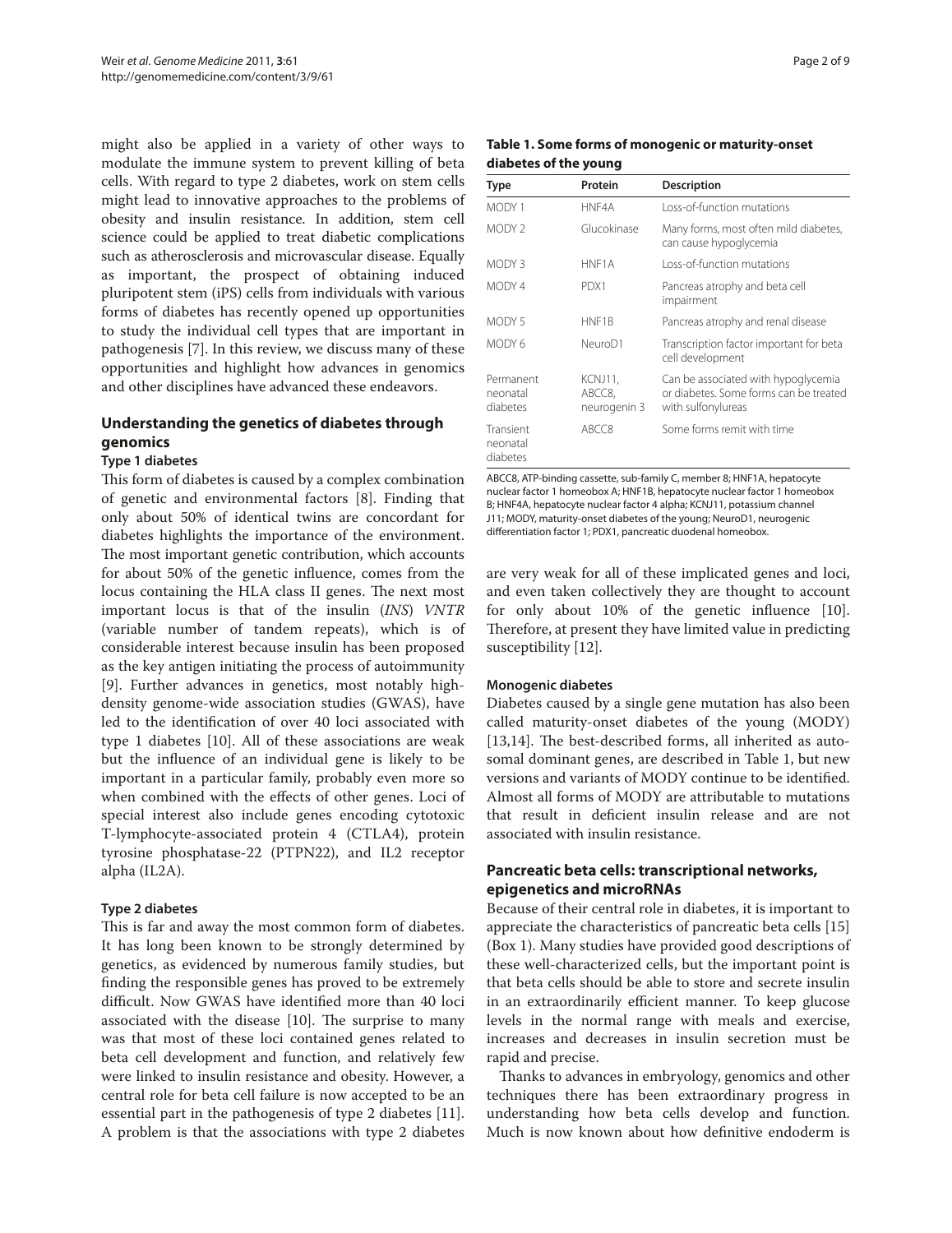#### **Box 1. Characteristics of pancreatic beta cells**

Synthesize and store large amounts of insulin (about 20 pg per cell)

Convert proinsulin to insulin and C-peptide with over 95% efficiency

Equimolar secretion of insulin and C-peptide

Secrete insulin in response to glucose with a biphasic pattern

Rapid secretory responses; increase or shut-off in less than 3 minutes

Responses to a variety of agents: for example, incretins, amino acids, catecholamines, acetylcholine and sulfonylureas

Unique transcription factor expression combination (Pdx1, MafA, Nkx6.1, Nkx2.2, Pax6, NeuroD1)

Unique pattern of metabolic pathways (glucokinase as a glucose sensor, minimal lactate dehydrogenase and gluconeogenesis; active mitochondrial shuttles: malate-aspartate, glycerol phosphate, pyruvate-malate and pyruvate-citrate)

MafA, Maf transcription factor A; NeuroD1, neurogenic differentiation factor 1; Nkx2.2, Nk2 homeobox 2; Nkx6.1, Nk6 homeobox 1; Pax6, paired box 6; Pdx1, pancreatic duodenal homeobox.

formed in embryos and how this progresses to formation of the gut-tube and then to development of the exocrine and endocrine pancreas, as has been reviewed recently [16]. The roles of various key transcription factors have been identified, and now their place in transcriptional networks is being defined. Almost 20 years ago, the pancreatic duodenal homeobox (Pdx1) was found to be essential for pancreas development [17], and now we can better appreciate its complex contributions. For example, it plays a key role in the expression of neurogenin 3 (Ngn3), which is essential for the formation of all islet cell types. To activate Ngn3, Pdx1 appears to act in concert with four other transcription factors, namely one cut homeobox 1 (Hnf6), SRY-box containing gene 9 (Sox9), Hnf1b and forkhead box A2 (Foxa2) [18]. Another key transcription factor is Rfx6, a member of the RFX (regulatory factor X-box binding) family, which functions downstream of Ngn3 and is essential for the formation of all islet cell types except pancreatic polypeptide-producing cells [19]. Currently, there is considerable focus on the final stages of beta cell maturation and the large Maf transcription factors are of particular interest. Immature beta cells produce MafB and as they mature they switch to MafA production, which appears to be important for optimal glucose-stimulated insulin secretion [20].

Advances in epigenetics and microRNA studies have now made our understanding of transcriptional control even more complicated. These fields are still young but are proving to be important. Regulation of gene expression is highly influenced by chromatin remodeling, either by modification of histones or by methylation of DNA. Histone modification can occur by acetylation, methylation, ubiquitylation, phosphorylation or sumoylation. Methylation of DNA occurs mostly at CpG sites with the conversion of cytosine to 5-methylcytosine. An important insight into the epigenetic control of insulin gene expression came from the observation in human islets that a surprisingly large region of about 80 kb around the insulin gene is very enriched with marks of histone acetylation and H3K4 dimethylation [21]. Because insulin is the most important product of beta cells, it is not surprising that control of its expression would require elaborate mechanisms. Another interesting finding is that repression of the gene aristaless-related homeobox (*Arx*) caused by DNA methylation is critical for maintaining beta cell phenotype [22]. Continued production of Arx would result in a pancreatic alpha cell phenotype.

Next-generation sequencing approaches have also started to provide important insights. Chromatin immunoprecipitation and parallel sequencing (ChiP-seq) technology has been used to study histone marks in human islets [23]. That study focused on H3K4me1, H3K4me2 and H3K4me3, which are associated with transcription activation, and H3K27me3, which is associated with gene repression. There were expected findings and surprises. As predicted, some genes with repressed expression were enriched in H3K27me3. These included *NGN3*, which is critical for the development of islet cells, and HOX genes, which are important for early development. As expected, *PDX1* was highly expressed in beta cells and was associated with enrichment of H3kme1. Surprisingly, however, for both insulin and glucagon genes, there was a paucity of activation markers.

Important roles for microRNAs in diabetes are also now starting to be understood [24]. There has been particular interest in microRNA-375, which is highly expressed in beta cells, and when knocked out in mice leads to reduction in beta cell mass and diabetes [25]. In addition, it has recently been shown that a network of microRNAs has a strong influence on insulin expression in beta cells [26].

# **Pancreatic beta cells in diabetes**

Beta cells undergo many complex changes during the progression of diabetes, and these are beyond the scope of this review. However, a gradual decline in beta cell mass is fundamental to the development of type 2 diabetes. Many mechanisms for the decline have been proposed, and these include endoplasmic reticulum stress, toxicity from amyloid formation and oxidative stress, but the problem remains poorly understood [11]. It is also important to point out that as beta cell mass falls during the progression of type 2 diabetes, glucose levels rise, and beta cells in this environment of hyperglycemia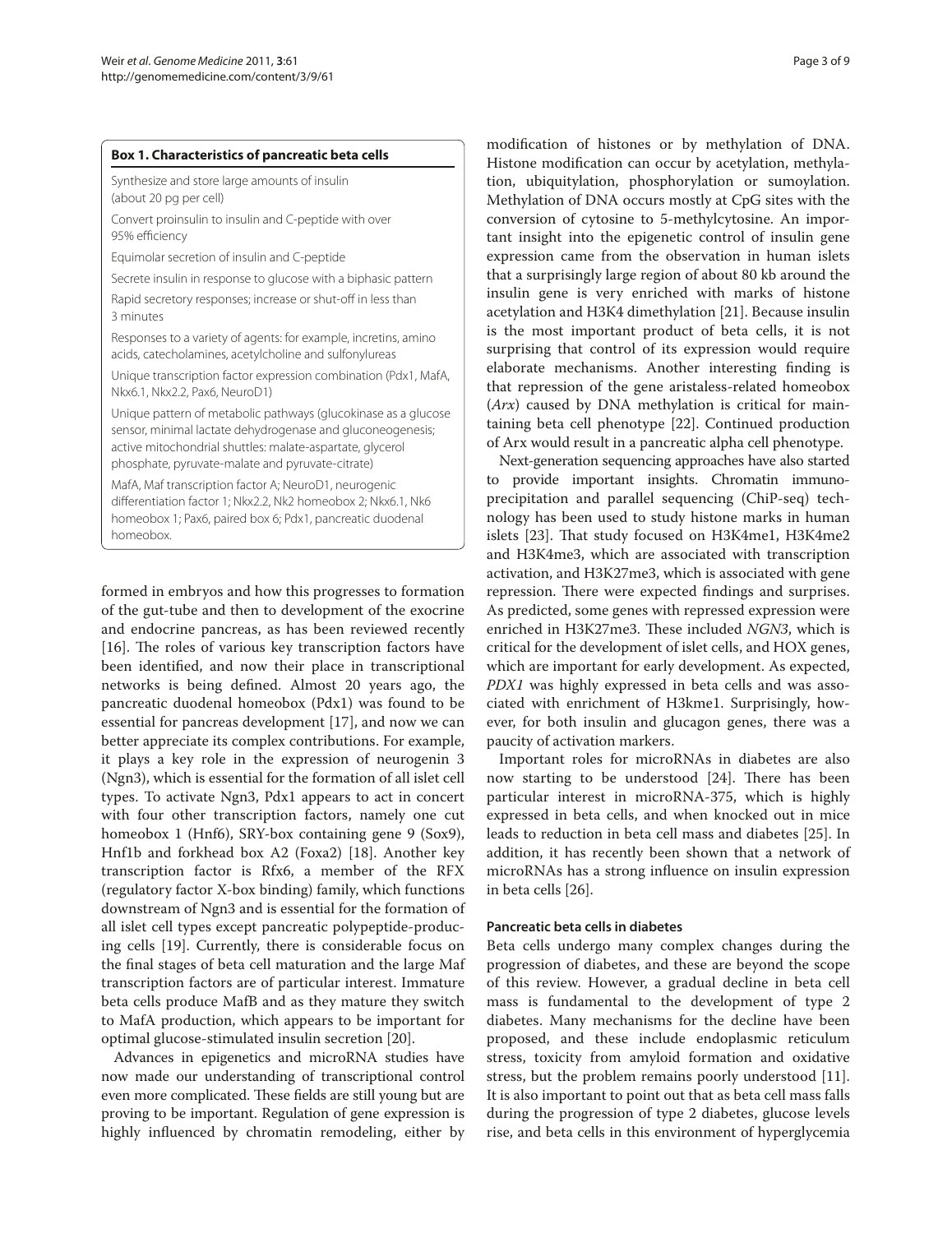become dysfunctional with marked impairment of insulin secretion and phenotypic changes [27]. This malfunction is attributed to 'glucose toxicity' and is reversible [27].

#### **Successes and challenges for islet transplantation**

The first successful transplantation of islet cells into the liver in 1989 established the proof-of-principle for cell transplantation in diabetic patients [28], which has been helpful for focusing research efforts towards this challenging goal. We know from animal studies that islet cells can function well in a variety of transplant locations, including subcutaneous and omental sites. Although challenging, even the pancreas remains a possibility as a transplant site. Interestingly, transplanted islet cells can function well even without maintaining their normal islet structure and vascularity [29].

The major challenges facing this approach are finding an adequate supply of islet cells and preventing transplanted or regenerated cells from being killed by immune destruction from autoimmunity and/or transplant rejection. Currently, islet transplants are performed using islets isolated from organ donor pancreases, but this supply will never be close to sufficient. Various approaches that might lead to an adequate supply of beta cells for replacement therapy can be found in Box 2.

# **Embryonic and induced pluripotent stem cells**

It has already been shown that human embryonic stem cells (ESCs) can be directed to become fully mature beta cells. This feat was accomplished by Novocell, Inc. (now ViaCyte, Inc.) by exploiting what was known about embryonic development and progress made with mouse ESCs [30]. A stepwise approach was used to direct human ESCs towards islet cells, in which culture conditions were coupled with sequential addition of growth and differentiation factors that were able to drive ESC differentiation to definitive endoderm, gut-tube endoderm, pancreas and then islet cells. It was possible to generate cells *in vitro* that had characteristics of islet cells but were not fully mature. However, after immature precursor cells were transplanted into immunodeficient mice, maturation progressed to produce beta cells that were convincingly normal with regard to multiple characteristics. Importantly, these cells could make and store fully formed insulin, release insulin in response to a glucose stimulation, and could cure diabetes in mice. However, much further research is needed before this advance can be brought to clinical application. For example, there is concern that these populations of precursor cells might contain cells that will form teratomas. A current strategy involves transplanting cells within a planar macroencapsulation immunoprotective device that is transplanted under the skin [31]. In addition, investigators are working to obtain full maturation *in* 

# **Box 2. Possible sources of beta cells for replacement therapy**

## **Preparation of cells for transplantation**

- (a) Embryonic or induced pluripotent stem cells
- (b) Adult stem/progenitor cells (islet neogenesis from duct cells or other precursor cells in the pancreas, or from non-pancreatic precursor cells)
- (c) Beta cell replication
- (d) Genetic engineering (conditional expression of specific genes in beta cells, or generation of cells that resist immune destruction)
- (e) Reprogramming (for example, acinar, liver, intestine, other)
- (f) Xenotransplants (porcine fetal, neonatal or adult; or other species)

#### **Regeneration of the endocrine pancreas** *in vivo*

(a) Regeneration through stimulation of neogenesis, replication or reprogramming

*vitro*. To find better ways to direct the development of ESCs into mature beta cells, there has been some success using a high-throughput screening approach to identify compounds that promote differentiation [32].

Efforts to direct the differentiation of iPS cells to mature islet cells are also progressing but have not yet had the success of ESCs [33]. There are concerns about the epigenetic changes in these cells and this is undergoing intense investigation. For example, there are now genome-wide reference maps of DNA methylation and gene expression for 20 human ESC lines and 12 human iPS cell lines [34]. Such analyses make it possible to better understand the uniqueness of individual cell lines. Similar genome-wide mapping of epigenetic marks has been carried out in mouse ESCs [35]. Studies also indicate that microRNAs promise to play important roles for understanding iPS cells, as evidenced by the demonstration that knockdown of three microRNAs interfered with reprogramming efficiency [36].

There are many practical issues about preparing beta cells from individuals using iPS cell technology, but at some point it should be possible to produce these at a reasonable cost. One major advantage for such generated beta cells is that they would not be faced with allorejection. However, in the case of type 1 diabetes, these cells would be targets for autoimmunity and it would be necessary to develop strategies to resist this immune assault. For type 2 diabetes, these cells could be transplanted into a variety of locations without concern about immune rejection.

# **Use of iPS cells to study disease pathogenesis**

iPS cells could also be an exciting way to study the pathogenesis of diabetes [7]. For example, for type 1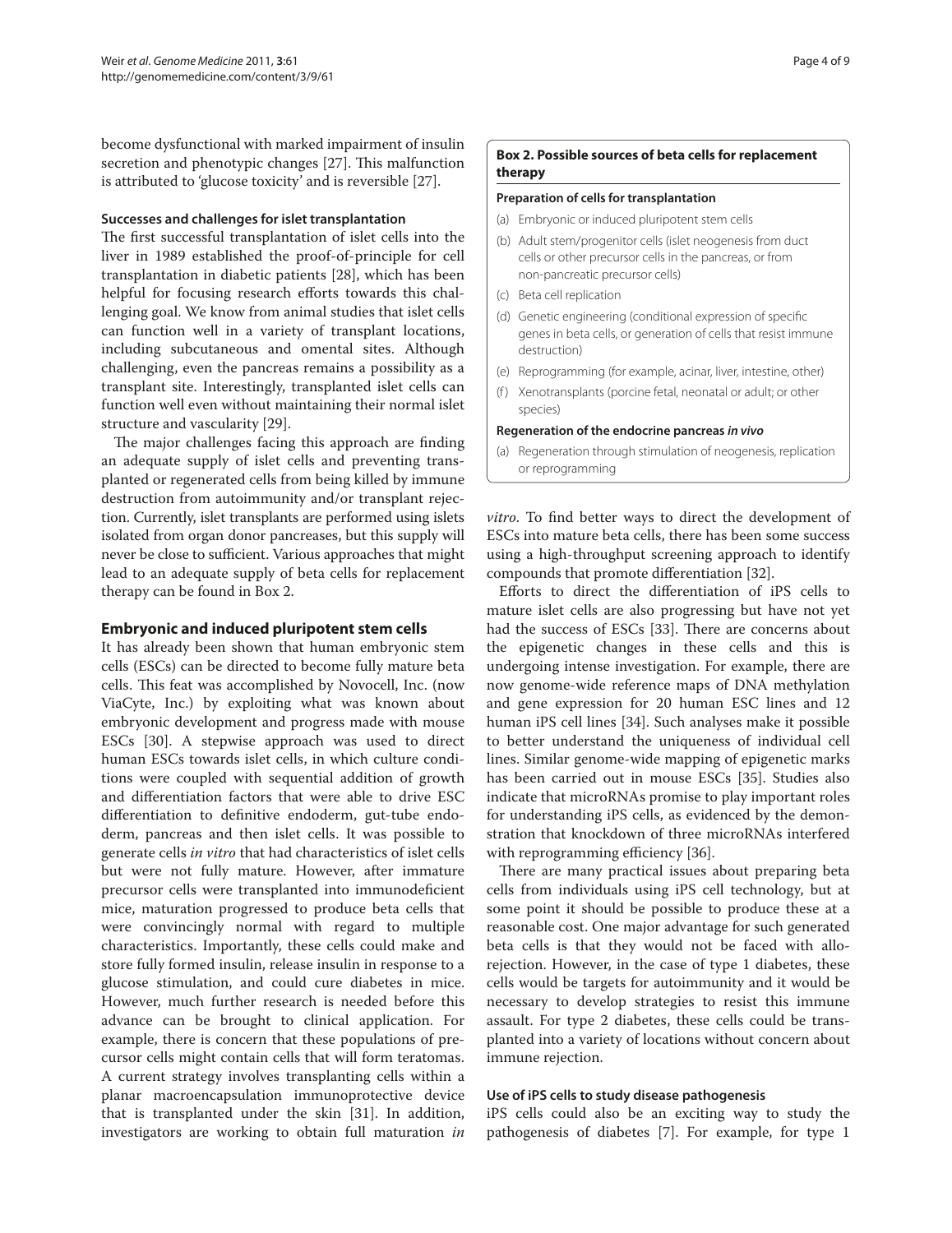diabetes it would be possible to learn more about autoimmunity by making iPS cells from affected individuals and by preparing differentiated cell types involved in pathogenesis; these cell types include thymus epithelial cells, dendritic cells, various types of T cells or even the target, the beta cell. For type 2 diabetes, it would be of considerable interest to study beta cells from subjects with the genetic associations found in GWAS [37]. Such beta cells could also be of great value to the pharmaceutical industry for testing new drugs.

# **Beta cell regeneration in the adult pancreas**

There have been hopes that it might be possible to replace the beta cell deficit that occurs in diabetes by regenerating new beta cells from adult tissues. The pancreas has received the most attention, in particular regarding the potential for replication of pre-existing beta cells or neogenesis. The term neogenesis is usually used to refer to the formation of new islets in the pancreas from a precursor cell other than islet cells [38]. While there could be stem cells in the pancreas itself, observations to date point to the pancreatic duct epithelium as the most likely potential source for new islet formation.

## **Beta cell replication**

Rodent beta cells have an impressive capacity for replication, as has been shown using genetic models of insulin resistance [39] and in various models of partial beta cell destruction [40]. The major factor driving this replication appears to be glucose, which through its metabolism in beta cells turns on signals for growth [41]. Importantly, this capacity declines with age [42]. The situation in humans is complex in that replication is active in neonatal life, allowing expansion of beta cell mass, but then drops markedly in childhood [43]. In most adult humans, the rate of beta cell replication as studied by markers such as Ki67 or other methods is either not measurable or very low [44-46]. Nonetheless, when islets are isolated from such individuals, a low rate of beta cell replication can be stimulated by high glucose and other agents [47]. Stimulation of replication is still considered to be an important therapeutic goal and progress is being made to understand the underlying cell cycle machinery [48].

# **Generation of beta cells from pancreatic alpha cells**

Surprising results emerged after beta cells in mice were destroyed by genetically induced diphtheria toxin, in that some of the residual islet glucagon-secreting alpha cells appeared to assume a beta cell phenotype and were even able to restore glucose levels to normal. This occurred after many months [49]. However, it seems puzzling that there is little evidence that a similar process occurs when beta cells are killed by the toxin streptozocin; so many questions remain about the potential of this interesting phenomenon. It is of considerable interest that ectopic production of Pax4 in progenitor cells of mouse pancreas can lead to subsequent conversion of alpha cells to beta bells [50]. Further studies of pancreatic alpha cells will be needed to understand their potential as sources for replacement of beta cell functions.

#### **Neogenesis**

It has been hypothesized that the process of postnatal neogenesis is a recapitulation of islet development in fetal life, and that the pancreatic duct epithelium could be stimulated therapeutically to make new islets [38]. One approach would be to develop a medication that would stimulate the process of neogenesis within a patient's pancreas. Another approach would involve directed differentiation of duct cells into new islets *in vitro* that could then be transplanted [51,52]. There is still controversy about neogenesis, in part because of discrepant results from various mouse lineage-tracing models [53-58], but there is support for the concept that a population of duct cells could serve as multipotent progenitors capable of generating new exocrine and endocrine cells [53]. Two recent papers provide further support for the presence of postnatal neogenesis, the first showing it occurs in the neonatal period [59] and the second that it can occur after pancreatic injury [58]. In the latter paper, when both acinar and islet cells were mostly killed by diphtheria toxin produced under the control of the *Pdx1* promoter, duct cells gave rise to both acinar and endocrine cells, with recovery of 60% of the beta cell mass and reversal of hyperglycemia. However, when only acinar cells were killed by elastase-driven toxin, duct cells only gave rise to new acinar cells. It is our view that in adult rodents, the most significant regeneration comes from beta cell replication, but that neogenesis from ducts does occur, most notably in the neonatal period, and can be stimulated following some forms of pancreatic injury. The human pancreas is more difficult to study but there are data suggesting that neogenesis can make an important contribution to beta cell turnover during adult life [38,60].

Studies using rodent models have shown that various agents (such as epidermal growth factor, gastrin and glucagon-like peptide 1 agonists), either alone or in combination, can stimulate neogenesis, and this has raised expectations that such an approach might be useful in humans [15]. Unfortunately, to date no evidence has emerged that these agents can increase beta cell mass in humans. However, it must be recognized that there is a need to develop better tools for measuring beta cell mass and that using insulin secretion to determine functional beta cell mass is only partially informative.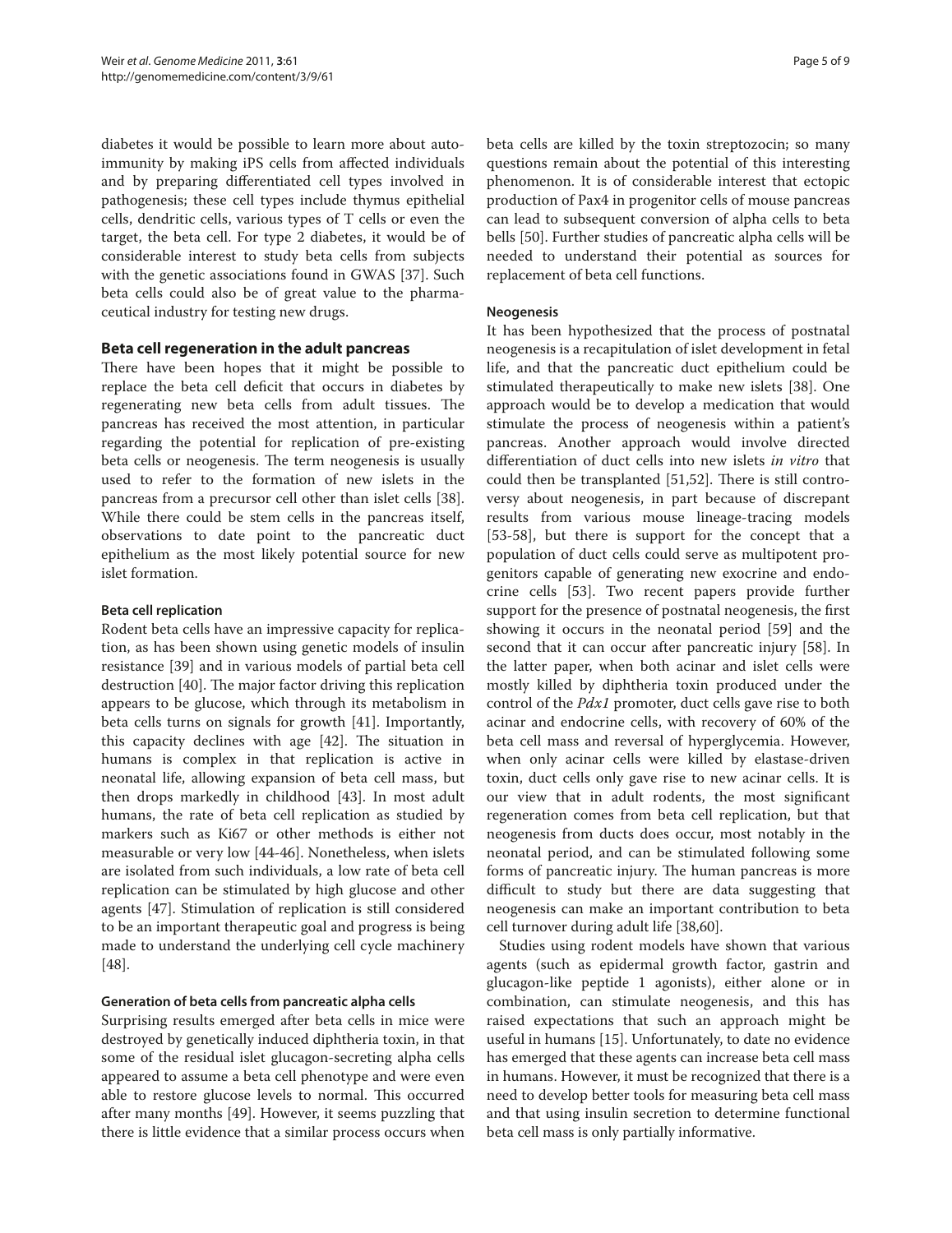**The search for other stem/progenitor cells in the pancreas**

While much attention has been paid to duct cells as the potential origin of new islets, there has also been a search for other stem cells or precursor cells. It has been possible to clonally derive cells from pancreatic cells called pancreas-derived multipotent precursor cells that do not have ESC characteristics and can form neurosphere-like structures *in vitro* containing hundreds of cells [61]. The cells in these clusters, which can have either an islet cell or a neural phenotype, can be derived from dispersed cells from pancreas, but can also be developed from insulin-containing cells isolated using flow cytometry. This raises questions as to whether beta cells themselves have the potential to transdifferentiate into stem cells that are capable of regenerating even more beta cells. A different cell population has also been found in the pancreas of mice called very small embryonic-like stem cells [62]. Although these cells can differentiate to express some beta cell markers, their role in the pancreas and in other tissues remains to be defined.

#### **Adult non-pancreatic stem/precursor cells**

Due to the need for beta cell replacement therapy, much work has been done in the past decade to generate beta cells from a variety of cell sources. Some of the most notable efforts have been with cells derived from bone marrow and amniotic fluid that partially differentiate with manipulation in an *in vitro* environment [63,64]. Many experiments have also investigated whether various cells obtained from bone marrow turn into beta cells in the pancreas or in a transplant site using lineage tracing approaches, but these studies have been either unconvincing or negative [65,66]. A general approach has been to try to change the phenotype of various cell types *in vitro* by changing the environment and adding growth and differentiation factors. It has been possible to direct such cells to express some beta cell markers and even some insulin, but there have been no convincing reports that true beta cells have been formed.

#### **Reprogramming differentiated cells derived from endoderm**

The reprogramming success of iPS cells has raised the possibility that cells derived from endoderm, such as those in liver or exocrine pancreas, could be more easily converted to beta cells than cells from other embryonic origins. The hope is that someday reprogramming of liver or exocrine pancreas could be accomplished using administered factors (for example, by a simple injection technique). Liver is an appealing target because portions of liver could be more easily removed than pancreatic tissue, and then reprogrammed *in vitro*, whereupon the islet cells could be generated and then transplanted.

Considerable effort has gone into reprogramming hepatocytes and biliary epithelial cells by introducing transcription factors such as Pdx1 and Ngn3 with viral vectors [67-69]. There has been success in generating cells with beta cell traits, including some insulin production, but there is uncertainty about how many of these cells can be produced, how similar they are to beta cells, and how useful they might be in reversing the diabetic state.

More encouraging progress has been made by reprogramming pancreatic exocrine cells using adenoviruses carrying the transcription factors Pdx1, Ngn3 and MafA [70]. These cells had many characteristics of pancreatic beta cells with regard to key transcription factors and insulin content, and they could partially reverse the diabetic state. Pdx1 is important for both early pancreatic and islet development. Ngn3 is essential for the specification of islet cells and MafA is needed for the final stages of beta cell maturation.

#### **Mesenchymal stromal cells and hematopoietic stem cells**

Mesenchymal stromal cells (MSCs), also known as mesenchymal stem cells, have attracted a great deal of interest because of their potential to enhance regeneration of beta cells and/or modulate autoreactivity or alloreactivity [6,71,72]. Making progress in the area is difficult because MSCs have variable phenotypes and their actions and are not well understood. This is made even more complicated because many of these experiments have used bone-marrow-derived cells, which can include both hematopoietic stem cells (HSCs) and MSCs. There is still little evidence that either HSCs or MSCs can be converted into beta cells. However, recent data indicate that bone-marrow-derived cells can enhance beta cell regeneration through as yet ill-defined mechanisms [71]. Moreover, in the NOD mouse model of autoimmune diabetes, MSCs can be used to reverse the diabetic state [73]. Also potentially important, mobilized HSCs can prolong islet allograft survival in mice [74]. There have been a large number of clinical trials employing MSCs, mostly for cardiovascular diseases, but little evidence for efficacy has emerged.

However, in one study, subjects with new-onset type 1 diabetes were treated with autologous HSCs after conditioning with antithymocyte globulin and cyclophosphamide [75]. Preservation of beta cell function was impressive, but because of insufficient controls it is not possible to conclude that the efficacy had anything to do with the stem cells. It is also possible that the preservation of insulin secretion was entirely due to the strong (and, in our opinion, dangerous) level of immunosuppression that was employed.

#### **Other stem-cell-based approaches**

The focus of this review has been beta cell replacement, but advances in stem cell research might eventually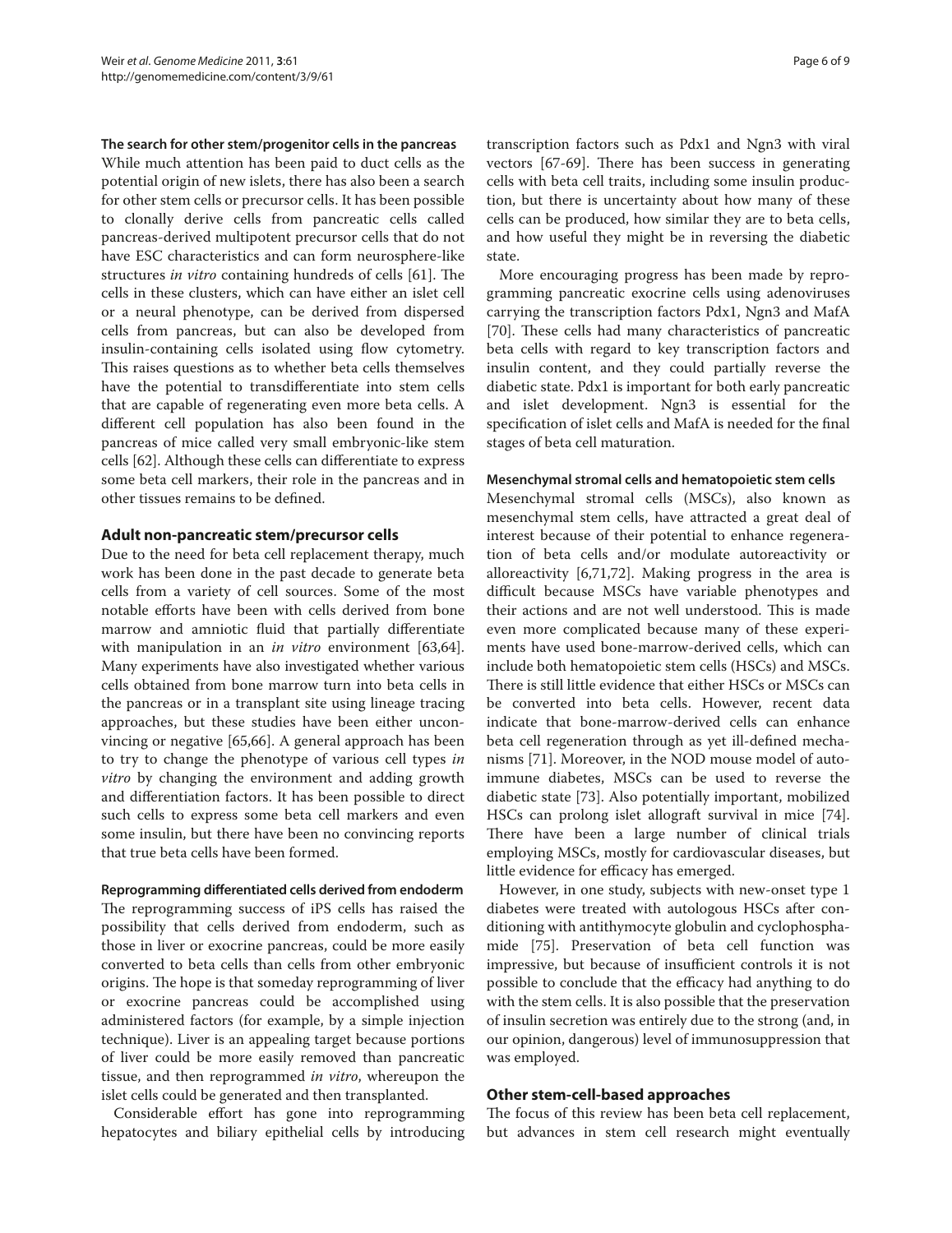provide support for alternative approaches for treatment. It is possible that stem cell biology might be used to manipulate the immune system such that the loss of tolerance in type 1 diabetes can be restored. Perhaps it will be possible one day to direct adipocyte stem cells to make more energy-consuming brown fat, which could be useful for weight control [76]. Other strategies might lead to reduction of visceral adiposity, which contributes to insulin resistance and vascular disease. Another possibility is that stem cells might also one day be used to regenerate kidney or retinal cells in diabetic patients, or to slow hyperglycemia-induced microvascular disease.

#### **Stem cell tourism**

In spite of the impressive promise of stem cells, no proven benefits have been demonstrated for the treatment of diabetes. Yet many people with diabetes have received stem cell treatments that have not been fully investigated, exposing these individuals to unnecessary expense and potential harm. A quick search of the internet shows many websites that extol the benefits of stem cells for diabetes and many other diseases. There are a number of clinical trials underway that are described on the website Clinicaltrials.gov [77]. Some of these are well designed, will test important hypotheses and have good safety provisions. However, other trials listed on the website may not employ rigorous science and may not be safe. Various responsible organizations are providing advice to people in search of stem cell treatments. In particular, the International Society for Stem Cell Research devotes part of its website to provide information and guidelines to help assess purported treatments and clinical trials [78].

# **Conclusion and future perspectives**

There have been extraordinary recent advances in our understanding of diabetes because of its priority as a major health problem and the remarkable development of scientific methods in genomics, genetics, cell biology and other fields. In this review, we have described some of these advances and have focused upon ways in which stem cell research might lead the way to new therapies and paths to better understand the pathophysiology of the various forms of diabetes. There has been particular emphasis upon how stem cells might allow replenishment of the beta cell deficit that is such a fundamental part of diabetes, but there are also various ways in which stem cell research might help with the problems of autoimmunity, insulin resistance and the vascular complications of diabetes. Progress with stem cell biology has been impressive and prospects for the future are very exciting.

#### **Abbreviations**

Arx, aristaless-related homeobox; ChiP-seq, chromatin immunoprecipitation and parallel sequencing; CTLA4, cytotoxic T-lymphocyte-associated protein 4; ESC, embryonic stem cell; Foxa2, forkhead box A2; GWAS, genome-wide association studies; HLA, human leukocyte antigen; Hnf1b, hepatocyte nuclear factor 1 homeobox B; Hnf6, one cut homeobox 1; HSC, hematopoietic stem cell; *INS VNTR*, insulin variable number of tandem repeats; IL2A, interleukin 2 receptor alpha; iPS cell, induced pluripotent stem cell; MafA, Maf transcription factor A; MafB, Maf transcription factor B; MODY, maturity-onset diabetes of the young; MSC, mesenchymal stromal cell; Ngn3, neurogenin 3; Pax6, paired box 6; Pdx1, pancreatic duodenal homeobox; PTPN22, protein tyrosine phosphatase-22; RXF family, regulatory factor X-box binding family; Sox9, SRYbox containing gene 9.

#### **Competing interests**

The authors declare that they have no competing interests.

#### **Acknowledgments**

Supported by: NIH RC4 DK090781-01 (GCW), R01 DK 66056 (SBW) and P30 DK36836 Joslin Diabetes and Endocrinology Research Center (DERC); Juvenile Diabetes Research Foundation 2008-522 and 2007-1063 (GCW) and 2008-641 (SBW); the Swiss National Foundation (CCW) and the Diabetes Research and Wellness Foundation (GCW). All of the authors contributed to writing the manuscript.

#### Published: 27 September 2011

#### **References**

- 1. Gruessner AC, Sutherland DE: Pancreas transplant outcomes for United States (US) and non-US cases as reported to the United Network for Organ Sharing (UNOS) and the International Pancreas Transplant Registry (IPTR) as of June 2004. *Clin Transplant* 2005, 19:433-455.
- 2. Alejandro R, Barton FB, Hering BJ, Wease S, Collaborative Islet Transplant Registry I: 2008 Update from the Collaborative Islet Transplant Registry. *Transplantation* 2008, 86:1783-1788.
- 3. Butler AE, Janson J, Bonner-Weir S, Ritzel R, Rizza RA, Butler PC: Beta-cell deficit and increased beta-cell apoptosis in humans with type 2 diabetes. *Diabetes* 2003, 52:102-110.
- 4. Nath DS, Gruessner AC, Kandaswamy R, Gruessner RW, Sutherland DE, Humar A: Outcomes of pancreas transplants for patients with type 2 diabetes mellitus. *Clin Transplant* 2005, 19:792-797.
- 5. Diabetes Control and Complications Trial/Epidemiology of Diabetes Interventions and Complications (DCCT/EDIC) Research Group, Nathan DM, Zinman B, Cleary PA, Backlund JY, Genuth S, Miller R, Orchard TJ: Modern-day clinical course of type 1 diabetes mellitus after 30 years' duration: the diabetes control and complications trial/epidemiology of diabetes interventions and complications and Pittsburgh epidemiology of diabetes complications experience (1983-2005). *Arch Intern Med* 2009, 169:1307-1316.
- 6. Abdi R, Fiorina P, Adra CN, Atkinson M, Sayegh MH: Immunomodulation by mesenchymal stem cells: a potential therapeutic strategy for type 1 diabetes. *Diabetes* 2008, 57:1759-1767.
- 7. Maehr R, Chen S, Snitow M, Ludwig T, Yagasaki L, Goland R, Leibel RL, Melton DA: Generation of pluripotent stem cells from patients with type 1 diabetes. *Proc Natl Acad Sci U S A* 2009, 106:15768-15773.
- 8. Bluestone JA, Herold K, Eisenbarth G: Genetics, pathogenesis and clinical interventions in type 1 diabetes. *Nature* 2010, 464:1293-1300.
- 9. Nakayama M, Abiru N, Moriyama H, Babaya N, Liu E, Miao D, Yu L, Wegmann DR, Hutton JC, Elliott JF, Eisenbarth GS: Prime role for an insulin epitope in the development of type 1 diabetes in NOD mice. *Nature* 2005,  $435:220-223$
- 10. Hakonarson H, Grant SF: GWAS and its impact on elucidating the etiology of diabetes. *Diabetes Metab Res Rev* 2011. doi: 10.1002/dmrr.1221.
- 11. Weir GC, Marselli L, Marchetti P, Katsuta H, Jung MH, Bonner-Weir S: Towards better understanding of the contributions of overwork and glucotoxicity to the beta-cell inadequacy of type 2 diabetes. *Diabetes Obes Metab* 2009, 11(Suppl 4):82-90.
- 12. Meigs JB, Shrader P, Sullivan LM, McAteer JB, Fox CS, Dupuis J, Manning AK, Florez JC, Wilson PW, D'Agostino RB Sr, Cupples LA: Genotype score in addition to common risk factors for prediction of type 2 diabetes. *N Engl J Med* 2008, 359:2208-2219.
- 13. Rubio-Cabezas O, Klupa T, Malecki MT; CEED3 Consortium: Permanent neonatal diabetes mellitus - the importance of diabetes differential diagnosis in neonates and infants. *Eur J Clin Invest* 2011, 41:323-333.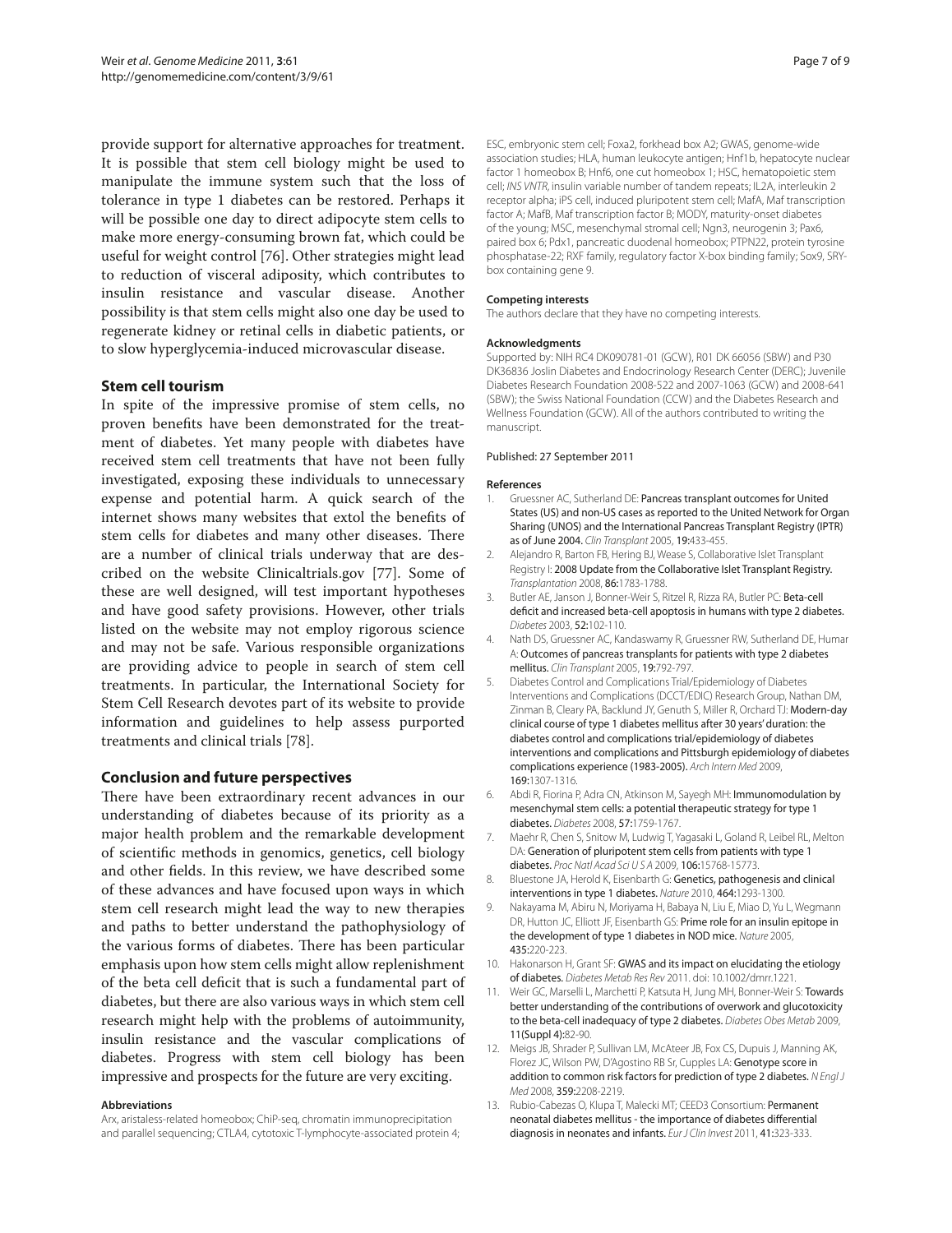- 14. Glaser B: Genetic analysis of complex disease a roadmap to understanding or a colossal waste of money. *Pediatr Endocrinol Rev* 2010, 7:258-265.
- 15. Halban PA, German MS, Kahn SE, Weir GC: Current status of islet cell replacement and regeneration therapy. *J Clin Endocrinol Metab* 2010, 95:1034-1043.
- 16. Pan FC, Wright C: Pancreas organogenesis: from bud to plexus to gland. *Dev Dyn* 2011, 240:530-565.
- 17. Jonsson J, Carlsson L, Edlund T, Edlund H: Insulin-promoter-factor 1 is required for pancreas development in mice. *Nature* 1994, 371:606-609.
- 18. Oliver-Krasinski JM, Kasner MT, Yang J, Crutchlow MF, Rustgi AK, Kaestner KH, Stoffers DA: The diabetes gene Pdx1 regulates the transcriptional network of pancreatic endocrine progenitor cells in mice. *J Clin Invest* 2009, 119:1888-1898.
- 19. Smith SB, Qu HQ, Taleb N, Kishimoto NY, Scheel DW, Lu Y, Patch AM, Grabs R, Wang J, Lynn FC, Miyatsuka T, Mitchell J, Seerke R, Désir J, Eijnden SV, Abramowicz M, Kacet N, Weill J, Renard ME, Gentile M, Hansen I, Dewar K, Hattersley AT, Wang R, Wilson ME, Johnson JD, Polychronakos C, German MS: Rfx6 directs islet formation and insulin production in mice and humans. *Nature* 2010, 463:775-780.
- 20. Nishimura W, Kondo T, Salameh T, El Khattabi I, Dodge R, Bonner-Weir S, Sharma A: A switch from MafB to MafA expression accompanies differentiation to pancreatic beta-cells. *Dev Biol* 2006, 293:526-539.
- 21. Mutskov V, Felsenfeld G: The human insulin gene is part of a large open chromatin domain specific for human islets. *Proc Natl Acad Sci U S A* 2009, 106:17419-17424.
- 22. Dhawan S, Georgia S, Tschen SI, Fan G, Bhushan A: Pancreatic beta cell identity is maintained by DNA methylation-mediated repression of Arx. *Dev Cell* 2011, 20:419-429.
- 23. Bhandare R, Schug J, Le Lay J, Fox A, Smirnova O, Liu C, Naji A, Kaestner KH: Genome-wide analysis of histone modifications in human pancreatic islets. *Genome Res* 2010, 20:428-433.
- 24. Fernandez-Valverde SL, Taft RJ, Mattick JS: MicroRNAs in beta-cell biology, insulin resistance, diabetes and its complications. *Diabetes* 2011, 60:1825-1831.
- 25. Poy MN, Hausser J, Trajkovski M, Braun M, Collins S, Rorsman P, Zavolan M, Stoffel M: miR-375 maintains normal pancreatic alpha- and beta-cell mass. *Proc Natl Acad Sci U S A* 2009, 106:5813-5818.
- 26. Melkman-Zehavi T, Oren R, Kredo-Russo S, Shapira T, Mandelbaum AD, Rivkin N, Nir T, Lennox KA, Behlke MA, Dor Y, Hornstein E: miRNAs control insulin content in pancreatic beta-cells via downregulation of transcriptional repressors. *EMBO J* 2011, 30:835-845.
- 27. Weir GC, Bonner-Weir S: Five stages of evolving beta-cell dysfunction during progression to diabetes. *Diabetes* 2004, 53(Suppl 3):S16-21.
- 28. Scharp DW, Lacy PE, Santiago JV, McCullough CS, Weide LG, Bayle PJ, Falqui L, Marchetti P, Ricordi C, Gingerich RL: Results of our first nine intra portal islet allografts in type 1, insulin dependent diabetic patients. *Transplantation*  1991, 51:76-85.
- 29. King AJ, Fernandes JR, Hollister-Lock J, Nienaber CE, Bonner-Weir S, Weir GC: Normal relationship of beta- and non-beta-cells not needed for successful islet transplantation. *Diabetes* 2007, 56:2312-2318.
- Kroon E, Martinson LA, Kadoya K, Bang AG, Kelly OG, Eliazer S, Young H, Richardson M, Smart NG, Cunningham J, Agulnick AD, D'Amour KA, Carpenter MK, Baetge EE: Pancreatic endoderm derived from human embryonic stem cells generates glucose-responsive insulin-secreting cells in vivo. *Nat Biotechnol* 2008, 26:443-452.
- 31. Lee SH, Hao E, Savinov AY, Geron I, Strongin AY, Itkin-Ansari P: Human betacell precursors mature into functional insulin-producing cells in an immunoisolation device: implications for diabetes cell therapies. *Transplantation* 2009, 87:983-991.
- 32. Borowiak M, Maehr R, Chen S, Chen AE, Tang W, Fox JL, Schreiber SL, Melton DA: Small molecules efficiently direct endodermal differentiation of mouse and human embryonic stem cells. *Cell Stem Cell* 2009, 4:348-358.
- 33. Alipio Z, Liao W, Roemer EJ, Waner M, Fink LM, Ward DC, Ma Y: Reversal of hyperglycemia in diabetic mouse models using induced-pluripotent stem (iPS)-derived pancreatic beta-like cells. *Proc Natl Acad Sci U S A* 2010, 107:13426-13431.
- 34. Bock C, Kiskinis E, Verstappen G, Gu H, Boulting G, Smith ZD, Ziller M, Croft GF, Amoroso MW, Oakley DH, Gnirke A, Eggan K, Meissner A: Reference Maps of human ES and iPS cell variation enable high-throughput characterization of pluripotent cell lines. *Cell* 2011, 144:439-452.
- 35. Pastor WA, Pape UJ, Huang Y, Henderson HR, Lister R, Ko M, McLoughlin EM, Brudno Y, Mahapatra S, Kapranov P, Tahiliani M, Daley GQ, Liu XS, Ecker JR, Milos PM, Agarwal S, Rao A: Genome-wide mapping of 5-hydroxymethylcytosine in embryonic stem cells. *Nature* 2011, 473:394-397.
- 36. Li Z, Yang CS, Nakashima K, Rana TM: Small RNA-mediated regulation of iPS cell generation. *EMBO J* 2011, 30:823-834.
- 37. Billings LK, Florez JC: The genetics of type 2 diabetes: what have we learned from GWAS? *Ann N Y Acad Sci* 2010, 1212:59-77.
- 38. Bonner-Weir S, Li WC, Ouziel-Yahalom L, Guo L, Weir GC, Sharma A: Beta-cell growth and regeneration: replication is only part of the story. *Diabetes*  2010, 59:2340-2348.
- 39. Bruning JC, Winnay J, Bonner-Weir S, Taylor SI, Accili D, Kahn CR: Development of a novel polygenic model of NIDDM in mice heterozygous for IR and IRS-1 null alleles. *Cell* 1999, 88:561-572.
- 40. Nir T, Melton DA, Dor Y: Recovery from diabetes in mice by beta cell regeneration. *J Clin Invest* 2007, 117:2553-2561.
- 41. Porat S, Weinberg-Corem N, Tornovsky-Babaey S, Schyr-Ben-Haroush R, Hija A, Stolovich-Rain M, Dadon D, Granot Z, Ben-Hur V, White P, Girard CA, Karni R, Kaestner KH, Ashcroft FM, Magnuson MA, Saada A, Grimsby J, Glaser B, Dor Y: Control of pancreatic beta cell regeneration by glucose metabolism. *Cell Metab* 2011, 13:440-449.
- 42. Rankin MM, Kushner JA: Adaptive beta-cell proliferation is severely restricted with advanced age. *Diabetes* 2009, 58:1365-1372.
- 43. Meier JJ, Butler AE, Saisho Y, Monchamp T, Galasso R, Bhushan A, Rizza RA, Butler PC: Beta-cell replication is the primary mechanism subserving the postnatal expansion of beta-cell mass in humans. *Diabetes* 2008, 57:1584-1594.
- 44. In't Veld P, De Munck N, Van Belle K, Buelens N, Ling Z, Weets I, Haentjens P, Pipeleers-Marichal M, Gorus F, Pipeleers D: Beta-cell replication is increased in donor organs from young patients after prolonged life support. *Diabetes* 2010, 59:1702-1708.
- 45. Perl S, Kushner JA, Buchholz BA, Meeker AK, Stein GM, Hsieh M, Kirby M, Pechhold S, Liu EH, Harlan DM, Tisdale JF: Significant human beta-cell turnover is limited to the first three decades of life as determined by in vivo thymidine analog incorporation and radiocarbon dating. *J Clin Endocrinol Metab* 2010, 95:E234-239.
- 46. Reers C, Erbel S, Esposito I, Schmied B, Buchler MW, Nawroth PP, Ritzel RA: Impaired islet turnover in human donor pancreata with aging. *Eur J Endocrinol* 2009, 160:185-191.
- 47. Nielsen JH: Growth and function of the pancreatic b cell in vitro: effects of glucose, hormones and serum factors on mouse, rat and human pancreatic iselts in organ culture. *Acta Endocrinol(Kbh)* 1985, 108(Suppl 266):1.
- 48. Fiaschi-Taesch N, Bigatel TA, Sicari B, Takane KK, Salim F, Velazquez-Garcia S, Harb G, Selk K, Cozar-Castellano I, Stewart AF: Survey of the human pancreatic beta-cell G1/S proteome reveals a potential therapeutic role for cdk-6 and cyclin D1 in enhancing human beta-cell replication and function in vivo. *Diabetes* 2009, 58:882-893.
- 49. Thorel F, Nepote V, Avril I, Kohno K, Desgraz R, Chera S, Herrera PL: Conversion of adult pancreatic alpha-cells to beta-cells after extreme beta-cell loss. *Nature* 2010, 464:1149-1154.
- 50. Collombat P, Xu X, Ravassard P, Sosa-Pineda B, Dussaud S, Billestrup N, Madsen OD, Serup P, Heimberg H, Mansouri A: The ectopic expression of Pax4 in the mouse pancreas converts progenitor cells into alpha and subsequently beta cells. *Cell* 2009, 138:449-462.
- 51. Bonner-Weir S, Taneja M, Weir GC, Tatarkiewicz K, Song KH, Sharma A, O'Neil JJ: In vitro cultivation of human islets from expanded ductal tissue. *Proc Natl Acad Sci U S A* 2000, 97:7999-8004.
- 52. Yatoh S, Dodge R, Akashi T, Omer A, Sharma A, Weir GC, Bonner-Weir S: Differentiation of affinity-purified human pancreatic duct cells to betacells. *Diabetes* 2007, 56:1802-1809.
- 53. Inada A, Nienaber C, Katsuta H, Fujitani Y, Levine J, Morita R, Sharma A, Bonner-Weir S: Carbonic anhydrase II-positive pancreatic cells are progenitors for both endocrine and exocrine pancreas after birth. *Proc Natl Acad Sci U S A* 2008, 105:19915-19919.
- 54. Kopp JL, Dubois CL, Schaffer AE, Hao E, Shih HP, Seymour PA, Ma J, Sander M: Sox9+ ductal cells are multipotent progenitors throughout development but do not produce new endocrine cells in the normal or injured adult pancreas. *Development* 2011, 138:653-665.
- 55. Furuyama K, Kawaguchi Y, Akiyama H, Horiguchi M, Kodama S, Kuhara T,